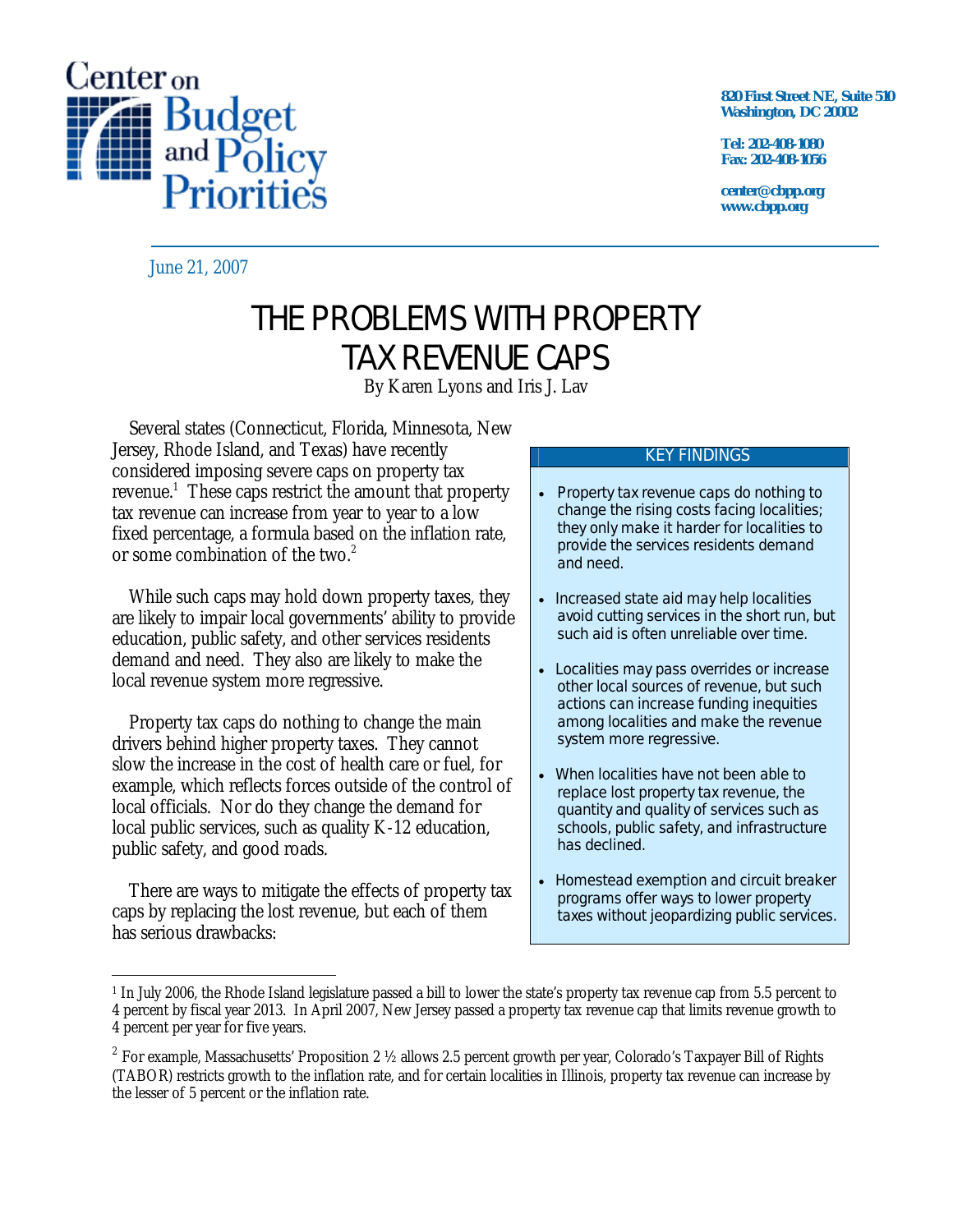- Increased state aid to replace property tax revenue is sometimes promised at the time a cap is enacted. The evidence suggests, however, that state aid is not reliably sustained over time particularly during economic downturns, when state aid to localities often declines.
- Most caps include provisions permitting citizens in a locality to vote to override the limit temporarily, or sometimes even permanently. Citizens unhappy with deteriorating services have frequently used this provision. The evidence suggests, however, that wealthier communities both attempt more overrides and are more successful in passing them. This can exacerbate disparities across the state in education and other important services, leaving lower-income communities even worse off relative to their higher-income counterparts.
- Localities may shift their revenue bases to other local sources, such as local sales taxes and fees, if permitted to do so under state law. The evidence suggests that localities under property tax caps often shift to these other revenue sources in order to maintain existing services. Such shifts, however, can place greater tax burdens on low-income residents than if the property tax were maintained.

 When none of these strategies succeeds in completely alleviating the effects of the cap, serious reductions in the level and quality of public services are likely to follow. For example, K-12 spending per pupil in California fell dramatically under Proposition 13, dropping from more than \$600 above the national average in 1978 (when Proposition 13 was passed) to more than \$600 *below* the national average in 2000.<sup>3</sup> School districts in the state have been forced to cut programs such as music, physical education, and art; reduce class offerings; and cut positions, such as librarians and counselors.4

 Similarly, some Massachusetts towns have had to lay off school and municipal employees (including fire and police), freeze wages, close the town library and senior center, and stop funding infrastructure projects in order to comply with that state's severe property tax cap.<sup>5</sup> And in Illinois, school districts affected by the state's cap have eliminated positions, reduced the number of teaching assistants, imposed salary freezes, and cut certain classes.<sup>6</sup>

 Academic studies have found that in most cases, property tax limits have led not to a shrinkage in the public sector but instead to a shift to other revenue sources, such as state aid and fees. In places where the caps have had an effect, however, the outcome has been negative. For example, evidence suggests that caps disproportionately affect lower-income communities: "the implications are that [tax and expenditure limits] are most constraining on the ability of governments serving economically less prosperous and at-risk populations to meet public service needs," according to a

<sup>-</sup>3 Jennifer Sloan McCombs and Stephen J. Carroll, "Who Is Accountable for Education If Everybody Fails?" RAND, 2005, http://www.rand.org/publications/randreview/issues/spring2005/ulttest.html.

<sup>4</sup> Tom Bell, "Fort Bragg schools feel sting of Proposition 13," *Portland Press Herald,* May 16, 2004.

<sup>5</sup> Massachusetts Municipal Finance Task Force, "Local Communities At Risk: Revisiting the Fiscal Partnership Between the Commonwealth and Cities and Towns," September 2005, http://www.mapc.org/Municipal\_Finance\_Task\_Force/Local%20Communities%20At%20Risk%20Report.pdf.

<sup>6</sup> Linda Dawson, "Feeling the impact of tax caps," *Illinois School Board Journal,* January-February 2001.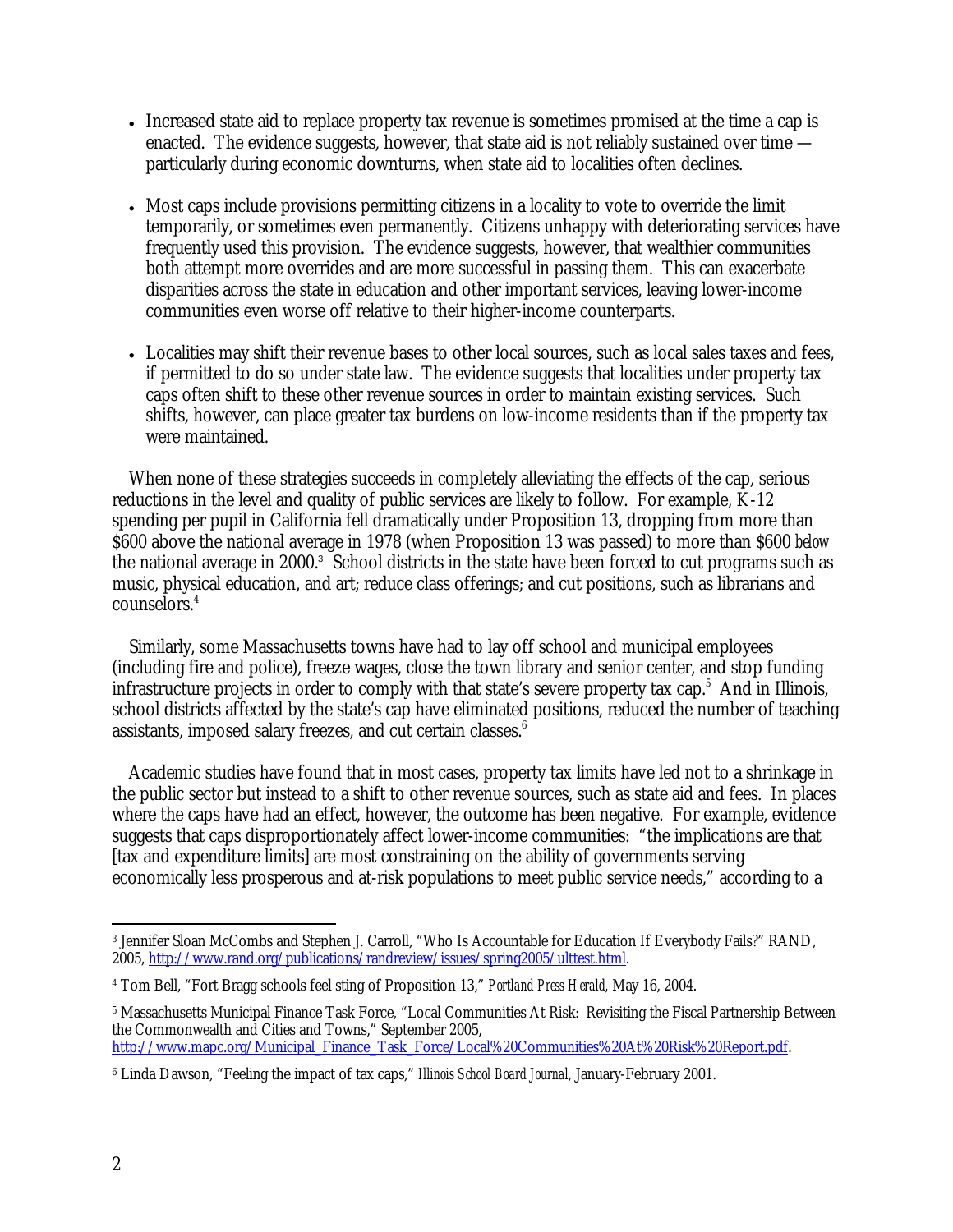study by Dr. Daniel Mullins, an expert on state and local fiscal issues.<sup>7</sup> Some studies have found strong evidence that property tax caps lead to lower student test scores; they may also lead to higher dropout rates and a reduction in teacher preparedness.<sup>8</sup>

## Homestead Exemptions, Circuit Breakers Are Preferable to Caps

 If policymakers believe that some residents are paying more property tax than they can afford, there are better options for lowering property tax bills. Homestead exemptions and circuit breakers give taxpayers significant targeted relief without undermining a community's quality of life.

- *Homestead exemptions* exclude a specified amount of the value of a property from taxation. The amount generally represents a higher proportion of the assessment of lower-valued property than higher-valued property. Thus, while a homestead exemption provides tax relief to all homeowners, it provides the greatest relief to residents living in modest homes.
- *Circuit breakers* limit the percentage of a household's income that the household should be expected to pay in property taxes. Households whose property tax payments exceed that limit get a rebate from the state for all or part of the difference. Circuit breakers are particularly effective in helping senior citizens living in homes purchased many years before, people living in gentrifying neighborhoods, and people who have lost income due to unemployment or illness.

 Unlike a property tax revenue cap, homestead exemptions and circuit breakers target tax relief on residents who most need it. Moreover, since these programs are paid for by the state, local services are not threatened.

# Rigid Property Tax Caps Do Not Reflect the Cost of Public Services

Twenty-four states have some form of limit on the annual increase in property tax revenue collected by a county, municipality, or school district.<sup>9</sup> Many of these limits are less stringent than the caps recently being considered across the country.

Five states (Arizona, Idaho, Kentucky, Massachusetts, and West Virginia) have a fixed percentage growth cap of 5 percent or less. Three states (Colorado, Michigan, and Montana) limit growth to the overall inflation rate, which over the past decade has averaged about 2.6 percent per year. And six states (California, Illinois, Missouri, New Mexico, South Dakota, and Washington) limit growth to

<sup>-</sup>7 Daniel R. Mullins, "Tax and Expenditure Limitations and the Fiscal Response of Local Government: Asymmetric Intra-Local Fiscal Effects," *Public Budgeting & Finance,* 24:4 (2004), pp. 111-147.

<sup>8</sup> Thomas Downes and David Figlio, "Do Tax and Expenditure Limits Provide a Free Lunch? Evidence on the Link Between Limits and Public Service Quality," *National Tax Journal,* Vol. 52 No. 1 (March 1999), pp. 113-128.

<sup>&</sup>lt;sup>9</sup> This list does not include New Jersey, whose cap is not yet in effect, or states that have caps only on school districts. It does include California because the state's combination of an assessment limit (assessed property values cannot increase by more than the lesser of 2 percent or the inflation rate) and a rate limit (rates cannot exceed 1 percent of assessed value) has an effect similar to that of a property tax revenue cap.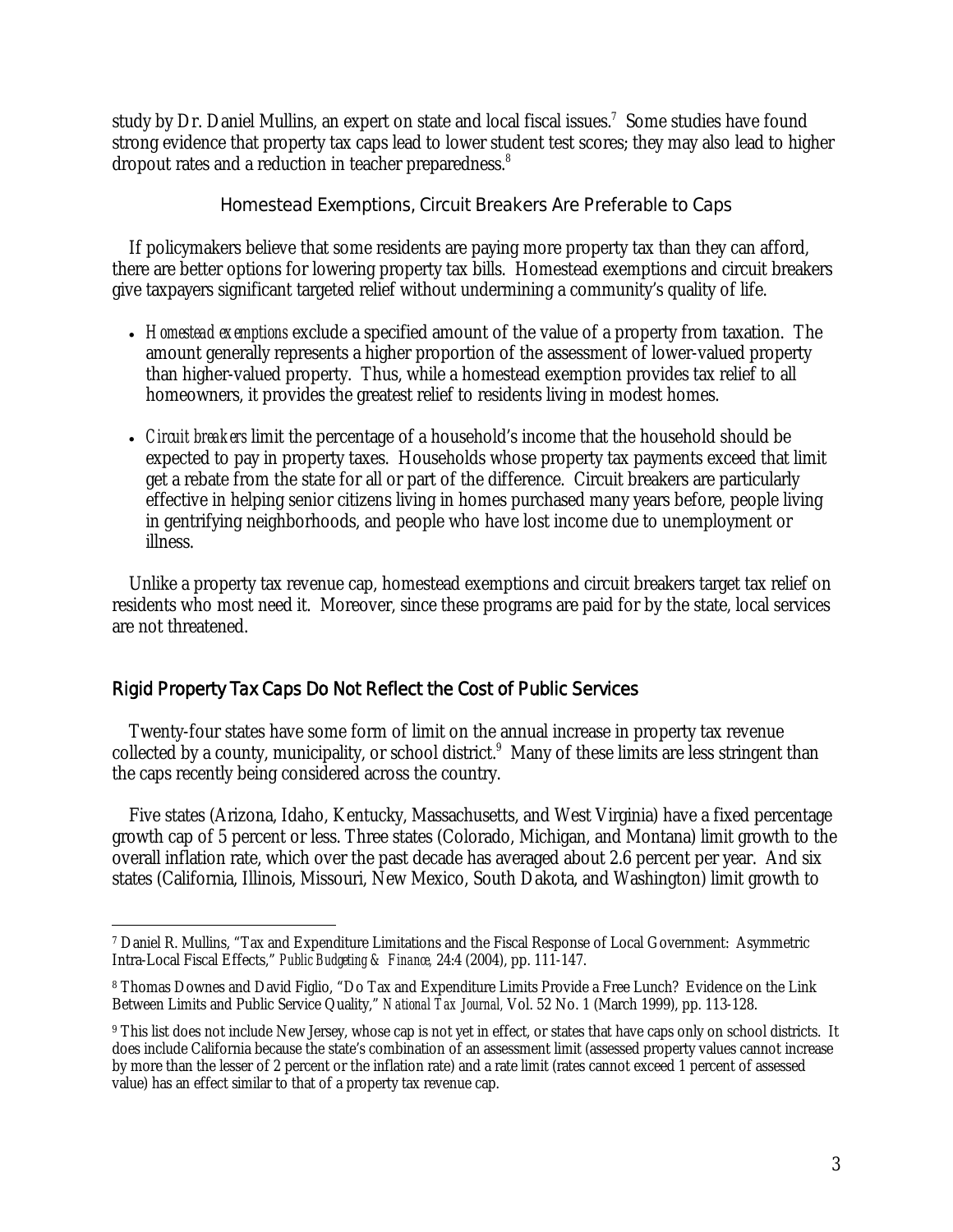the lesser of a fixed percentage or the inflation rate. (See Appendix.) In most states, the limit excludes new construction and can be overridden with voter approval.<sup>10</sup>

Proponents of property tax caps claim that local governments are not spending taxpayers' money efficiently and that limiting the property tax revenue they can collect will force officials to cut waste, while causing little or no harm to local public services. This argument, however, overlooks two essential points: 1) the costs associated with providing local services, such as health insurance and pensions for local employees, are rising rapidly and are expected to continue to do so for the foreseeable future; and 2) the majority of these costs are outside localities' control.

 Thus, limiting the growth in property tax collections to the inflation rate or a similarly low percentage greatly hinders localities' ability to maintain the current level and quality of public services, such as K-12 education, public safety, and roads. Such limits also preclude improvements in public services.

 Inflation, which is generally defined as the Consumer Price Index (CPI), measures the change in the total cost of a "market basket" of goods and services purchased by a typical urban consumer.<sup>11</sup> A typical urban consumer spends a majority of his or her income on housing, transportation, and food and beverages, so these are the primary drivers of the CPI. By contrast, local governments spend their revenue primarily on education, health care, and public safety. Since the market baskets for urban consumers and local governments are entirely different, the inflation rate does not adequately measure the change in costs of providing public services.

 A fixed percentage can be equally problematic. It incorrectly assumes that some single percentage can effectively capture the "proper" growth in local government costs each year in perpetuity.

## Costs Outside Localities' Control Increasing Faster than Allowed Rates

 In order to provide residents with the services they demand, localities must employ teachers, librarians, and police officers; buy fuel for school buses, fire trucks, and garbage trucks; and maintain roads, parks, and jails. Most of the costs incurred for undertaking these actions have been increasing rapidly in recent years, and this cost growth is largely outside localities' control.

 For instance, a recent study found that between 2000 and 2006, Florida counties saw their pension costs rise an average of 11 percent per year, their employee health insurance costs rise an average of 17 percent per year, and their fuel and utility costs rise an average of 25 percent per year. 12 (See

<sup>-</sup><sup>10</sup> The fact that property tax revenue caps generally exempt new construction, property additions, and improvements does not significantly reduce their severity. This is because new construction brings with it the need for more public services, in particular schools and roads. Also, the revenue received from this new construction does not help to fund the annual increase in the cost of providing the existing level of services.

<sup>11</sup> More specifically, inflation is defined as the Consumer Price Index- All Urban Consumers (CPI-U), which is calculated by the U.S. Bureau of Labor Statistics.

<sup>12</sup> Dr. Hank Fishkind, "Analysis of County Spending Patterns, 1999-2006: Where Did The Money Go?" Florida Association of Counties, March 7, 2007, http://www.fl-counties.com/proptax/\_doc/fishkind\_study.pdf.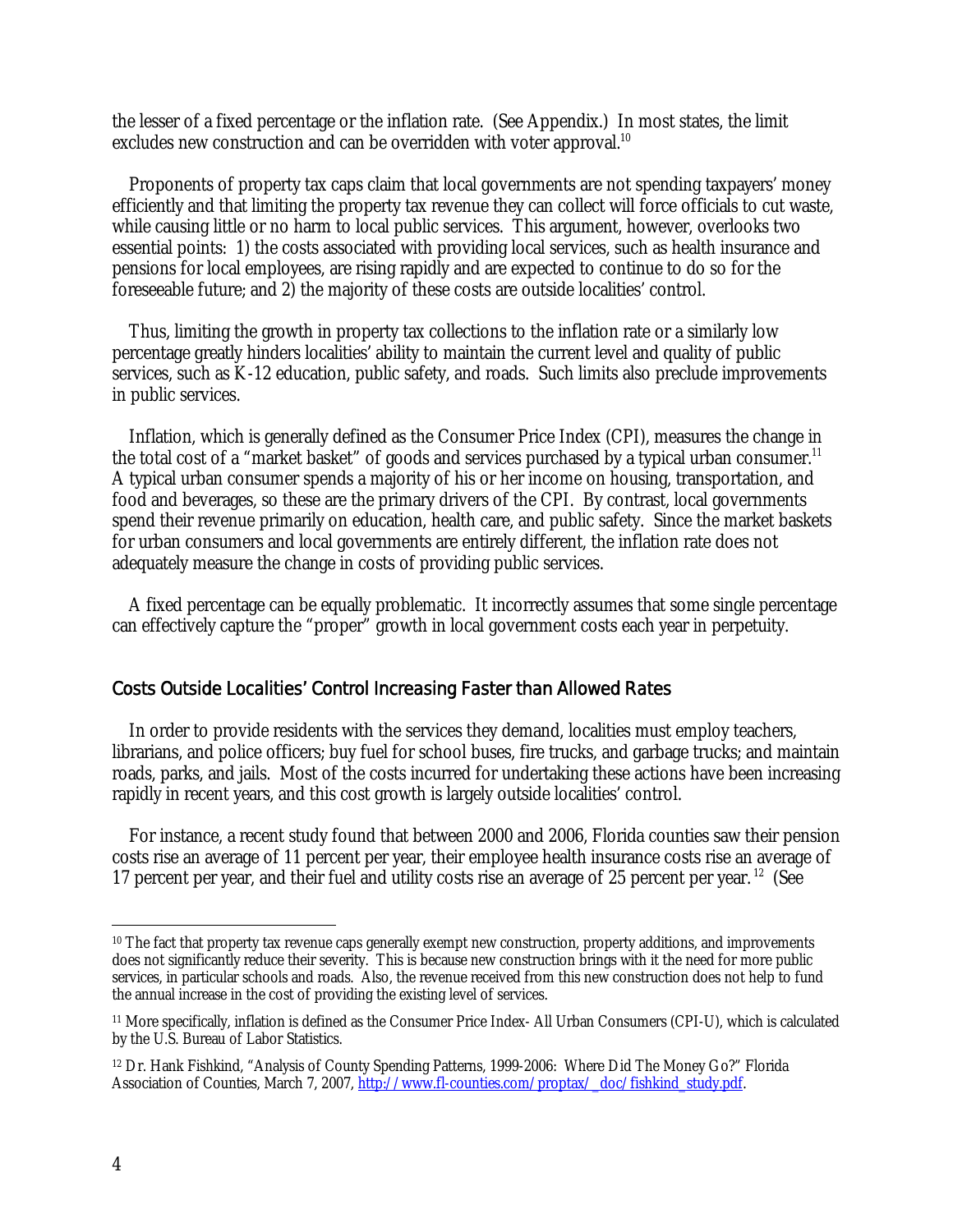

Figure 1.) These increases are well above the increases allowed under strict property tax revenue caps. (For example, inflation averaged 2.8 percent per year over this same period.) If such increases were to be accommodated under a cap, other expenditures would have to be cut substantially. While Florida's high population growth contributes to its rising costs, local governments across the country are facing costs that are rising more rapidly than the typical property tax growth limit.

## Health Insurance Costs

Health insurance for local government employees is one area that has experienced large cost increases. In a recent survey by the National League of Cities, workers' health benefits was named most often by city finance officers as the factor having the largest negative impact on their ability to meet city needs. The study also found that health care costs are increasing faster than city revenues<sup>13</sup>

<sup>-</sup>13 Michael A. Pagano and Christopher Hoene, "City Fiscal Conditions in 2005," National League of Cities, Research Brief on America's Cities, Issue 2006-1, January 2006.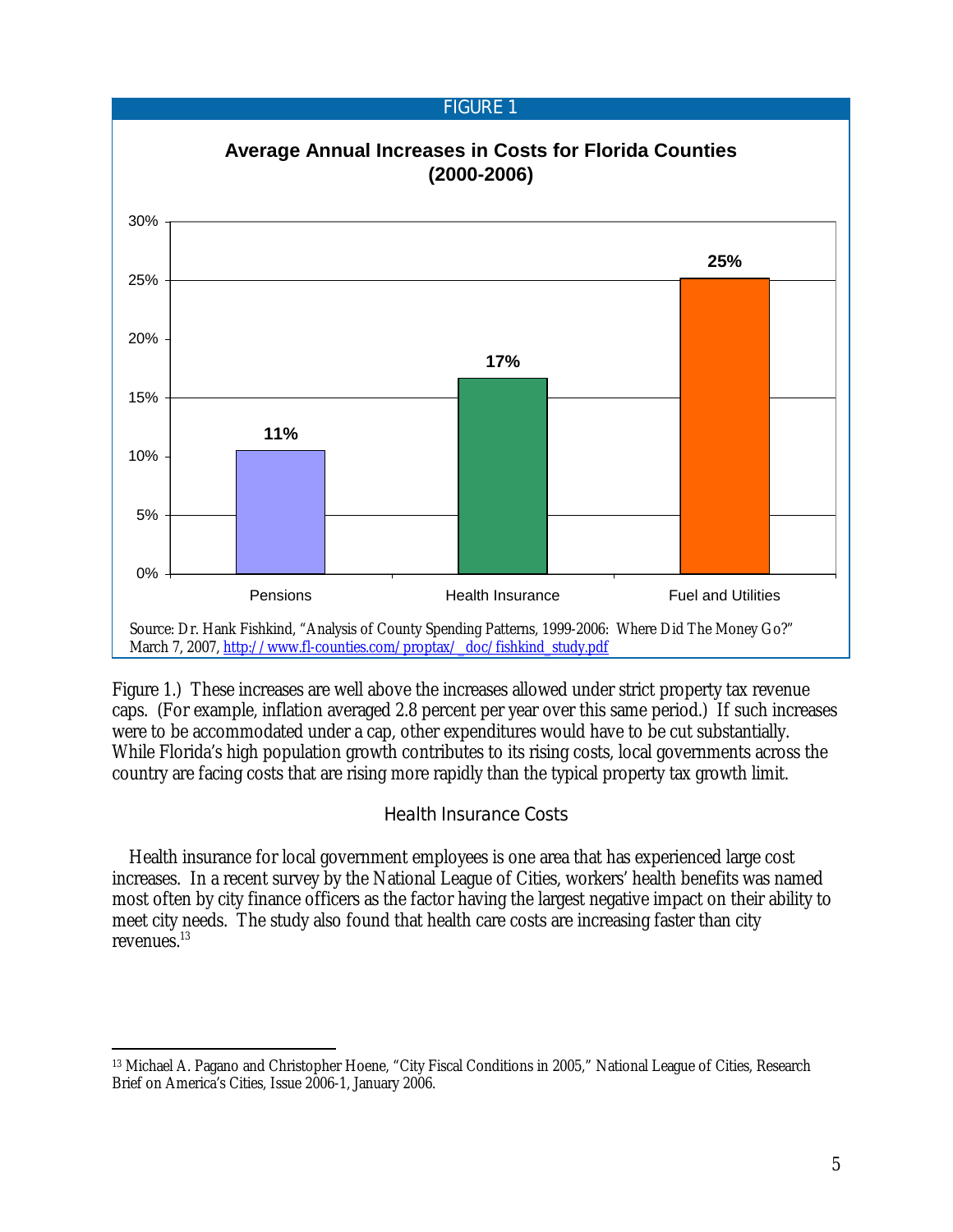This is not surprising: premiums for employer-sponsored health insurance rose by 11 percent in 2004, 9 percent in 2005, and 8 percent in  $2006<sup>14</sup>$  And health insurance takes up a significant portion of local budgets because local services tend to be highly labor intensive. In fact, nearly 50 percent of all local expenditures for current operations are for salaries alone.

In Massachusetts, municipal spending on health insurance increased by an average of 16 percent per year between 2001 and 2006. These increased health costs consumed an estimated *80 percent* of the property tax revenue increases allowed during this time period under the state's strict property tax cap. $15$ 

Localities in other states have had similar experiences. For example:

- Local governments in New York saw their expenditures on employee health insurance increase an average of 13 percent per year from 2000 to 2004.16
- Health insurance costs for the city of St. Croix, Wisconsin, increased 21 percent from 2006 to  $2007^{17}$
- In Washoe County, Nevada, health insurance costs are expected to rise 13.5 percent for fiscal year 2008.18

 These increases can have serious consequences. In Clackamas County, Oregon, health insurance costs and employee pensions for the sheriff's office have ballooned, outpacing the department's budget. As a result, staff have been fired, the department now takes longer to respond to violent crimes, and often it cannot respond at all to nonviolent crimes.<sup>19</sup> A property tax revenue cap would put additional pressure on a locality to make such budget cuts.

 It has been argued that a property tax cap can spur a state to restructure health care and other services to make them more efficient. For example, Massachusetts is considering allowing localities to opt in to the insurance plan for state workers, which would enable localities (and their employees) to benefit from the state's greater bargaining power with insurers. In fact, however, such reforms are being adopted or considered by states *with and without caps.* Across the country, local officials are concerned about rising costs, and they often look to the states to help them with these types of solutions.

18 Washoe County website:

http://www.washoecounty.us/finance/budget\_facts.html?PHPSESSID=5ae2a30233234932e1bca6248ec7ce54.

 $\overline{a}$ 14 The Henry J. Kaiser Family Foundation, "Employee Health Benefits: 2006 Annual Survey," September 2006, http://www.kff.org/insurance/7315/index.cfm.

<sup>15</sup> Massachusetts Municipal Finance Task Force, "Local Communities At Risk: Revisiting the Fiscal Partnership Between the Commonwealth and Cities and Towns," September 2005, http://www.mapc.org/Municipal\_Finance\_Task\_Force/Local%20Communities%20At%20Risk%20Report.pdf

<sup>16</sup> Office of the New York State Comptroller, "2006 Annual Report on Local Governments," November 2006.

<sup>17</sup> Presentation, "St. Croix County Board 2007 Budget Approved October 31, 2006," www.co.saintcroix.wi.us/PDFs/2007BudgetPresentation.pdf.

<sup>19</sup> Aimee Green, "Will a deputy respond when you call 9-1-1?" *The Oregonian,* September 28, 2006.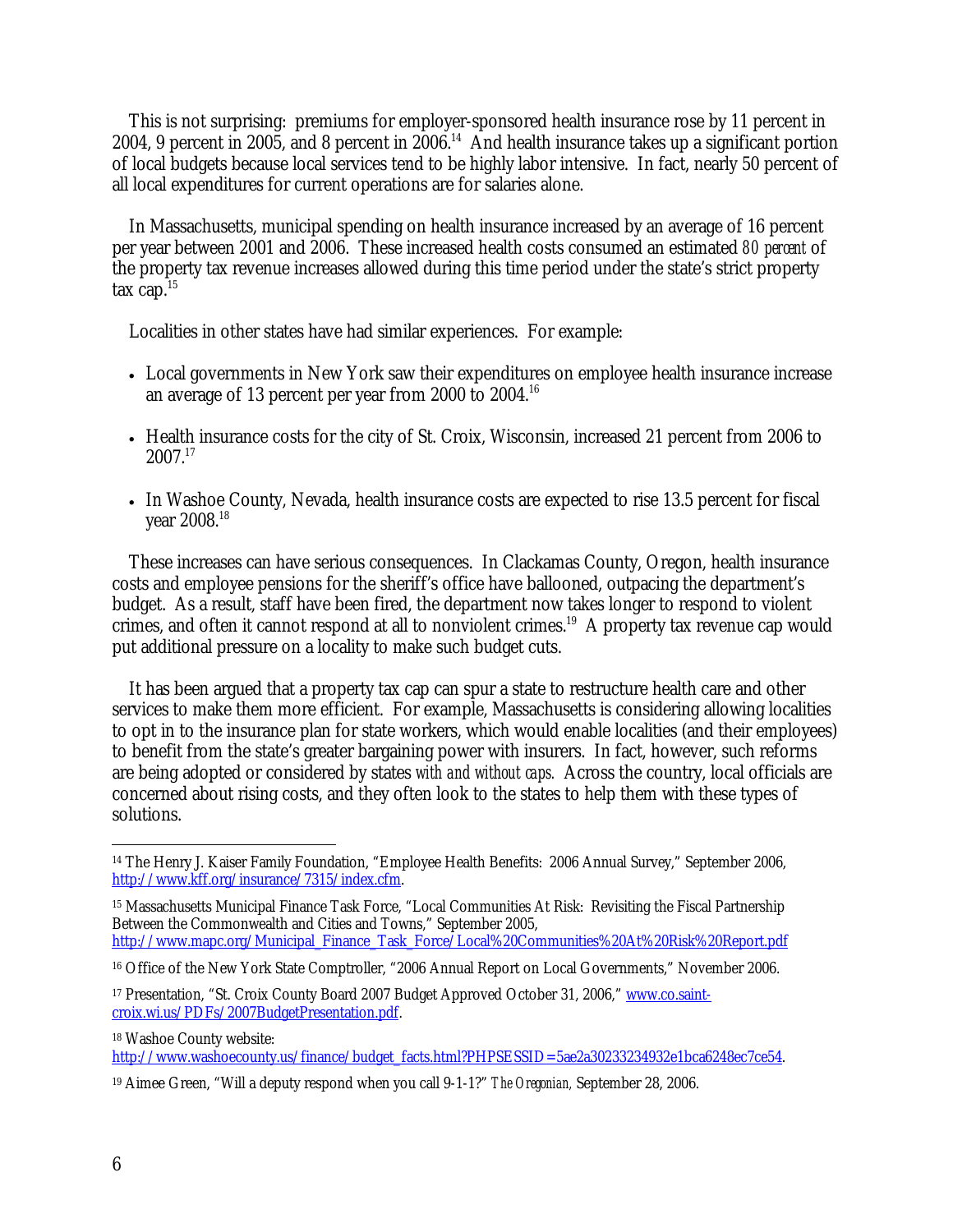## Pensions

 There has been increased scrutiny recently over whether the defined benefit pension plans most governments utilize are actuarially sound — that is, whether governments are setting aside sufficient funds to deliver on the promised pension benefits. Most public plans are underfunded, and many localities are having to make rapidly growing annual payments to adequately fund future pensions. For instance:

- The fiscal year 2007 budget for Orange County, California, included a 40 percent rise in pension contributions on behalf of county employees.<sup>20</sup>
- Pension costs in Buffalo, New York, have increased five-fold over the last five years. In New York City, they have quadrupled over that period and will soon consume 10 percent of the city's budget. $21$
- In the city of Bristol, Virginia, public employee pension contributions increased by 25 percent in  $2005$  alone.<sup>22</sup>

 Demographics are part of the problem. Retirees are living longer than previously assumed, which means that local governments must increase their contributions to the pension system.

 Localities' past actions are another factor. A number of localities improved pension benefits in the 1990s, when fiscal conditions were good; this necessitated increased contributions (including "make-up" contributions to offset the now-inadequate past contributions). Also, some localities and states — have skipped payments destined for pension funds, using them instead to meet other needs. During economic downturns or when other fiscal pressures are strong, it is common for localities to omit, reduce, or postpone payments into pension funds. Still other localities have borrowed from pension funds. When a locality skips payments or borrows pension funds, it must repay those funds in some future year(s), along with all of the foregone investment income.

Examples of underfunded pension funds include:

- In Kentucky, cities' pension costs jumped from \$120 million in FY 2006 to \$180 million in FY 2008 and are projected to reach \$370 million by 2013. According to the Kentucky League of Cities, about 50 percent of Kentucky cities have used "rainy day" funds to pay for the increase, 40 percent have delayed filling open positions, and about 25 percent have either raised taxes or cut positions.<sup>23</sup> (Note that Kentucky has a strict property tax revenue cap.)
- Two of Montana's largest pension plans, which cover more than 90 percent of all local and state employees, have a combined \$1.5 billion in unfunded liabilities.

 $\overline{a}$ 20 Norberto Santana Jr., "Rise in pension cost tough to measure," *The Orange County Register,* June 15, 2006.

<sup>21</sup> Danny Hakim, "Cost of Pensions Adds to Factory Town's Troubles," *New York Times,* September 4, 2006.

<sup>22</sup> John Petersen, "Public Employee Pensions: Thinking the Unthinkable," *National League of Cities News,* November 14, 2005.

<sup>23</sup> Dan Hassert, "The public pension squeeze," *The Kentucky Post,* April 14, 2007.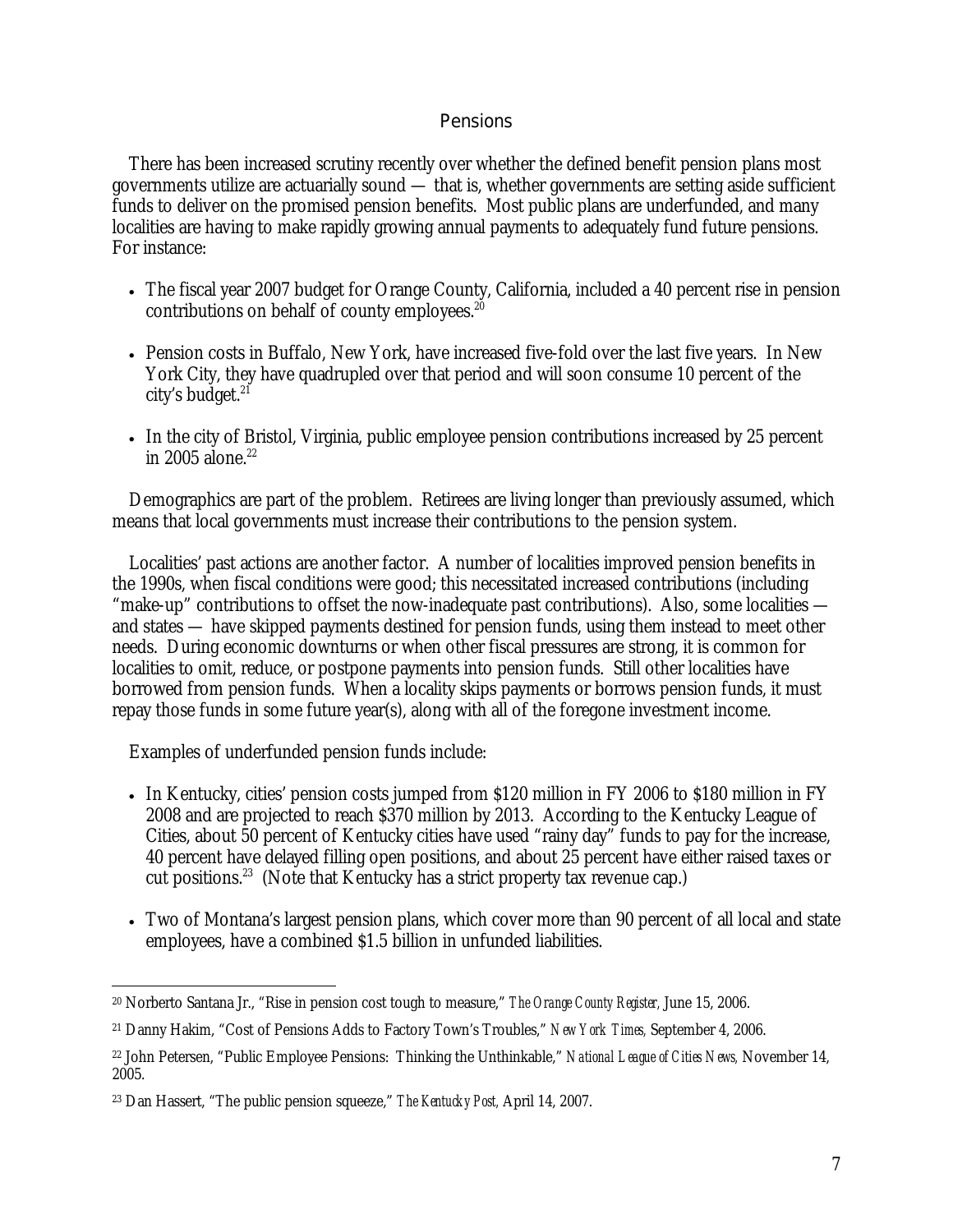- The North Dakota Teachers' Fund for Retirement has almost \$500 million in unfunded liabilities.
- Minnesota's largest pension fund, the Public Employees Retirement Association, faced a \$4 billion shortfall in 2005, more than double the level just three years earlier.<sup>24</sup>

 These funding pressures generally are mitigated in periods when the stock market is rising, because higher investment returns can substitute for some of the contributions localities would otherwise make. Recent rises in the market have provided some relief. Conversely, when the market is down, required contributions can increase. A rigid property tax cap, however, does not allow for years in which contributions have to be greater. Either the contributions cannot be made, or some other areas of public services have to be cut to accommodate the higher pension payment.

## Fuel Costs

 Local governments face large increases in fuel costs for buses, garbage trucks, police cars, and fire engines. The price of gasoline has been rising rapidly across the United States, thanks in large part to rising crude oil prices. Gas prices have jumped as much as 30 percent annually in some recent years. (See Figure 2.)

 School districts, especially those in rural or highly populated areas, have been hit particularly hard. School buses are not fuel efficient: gas buses get only five to six miles to the gallon, while diesel buses get about 10 to 11 miles to the gallon. While there is no systematic data on the impact of these increases, school districts from Whitfield County, Georgia to Fresno, California, have reported fuel cost increases ranging from 30 to 60 percent.<sup>25</sup>

 Some school districts have responded by canceling field trips, off-site sports games, and off-site after-school activities. School districts in two states have gone to even greater lengths. In Rhea County, Tennessee, rising fuel costs caused school officials to close schools for two days.<sup>26</sup> And Salmon, Idaho permanently reduced the school week from five to four days because of fuel costs.<sup>27</sup> (Note that Idaho has a strict cap on property tax revenue.)

## The Challenge for Local Governments

 Local governments cannot avoid the rising costs of health insurance, pensions, and fuel detailed above; instead, they have to find ways to accommodate them in their budget. This will be much more difficult for localities operating under a property tax revenue cap.

 $\overline{a}$ 24 Ronald A. Wirtz, "Pension Deficit Disorder," Federal Reserve Bank of Minneapolis, May 2006.

<sup>25</sup> Ben Benton, "Fuel tab hits schools," *Chattanooga Times Free Press,* August 8, 2006; Kerri Ginis, "Valley governments feel strain at the pump," *The Fresno Bee,* May 5, 2006.

<sup>26</sup> Bill Poovey, "Fuel Costs Prompt School Closings in Tenn.," The Associate Press, May 1, 2006.

<sup>27</sup> Laura Zuckerman, "Students are getting a day off as schools battle soaring fuel costs," *The Star-Ledger,* May 19, 2006.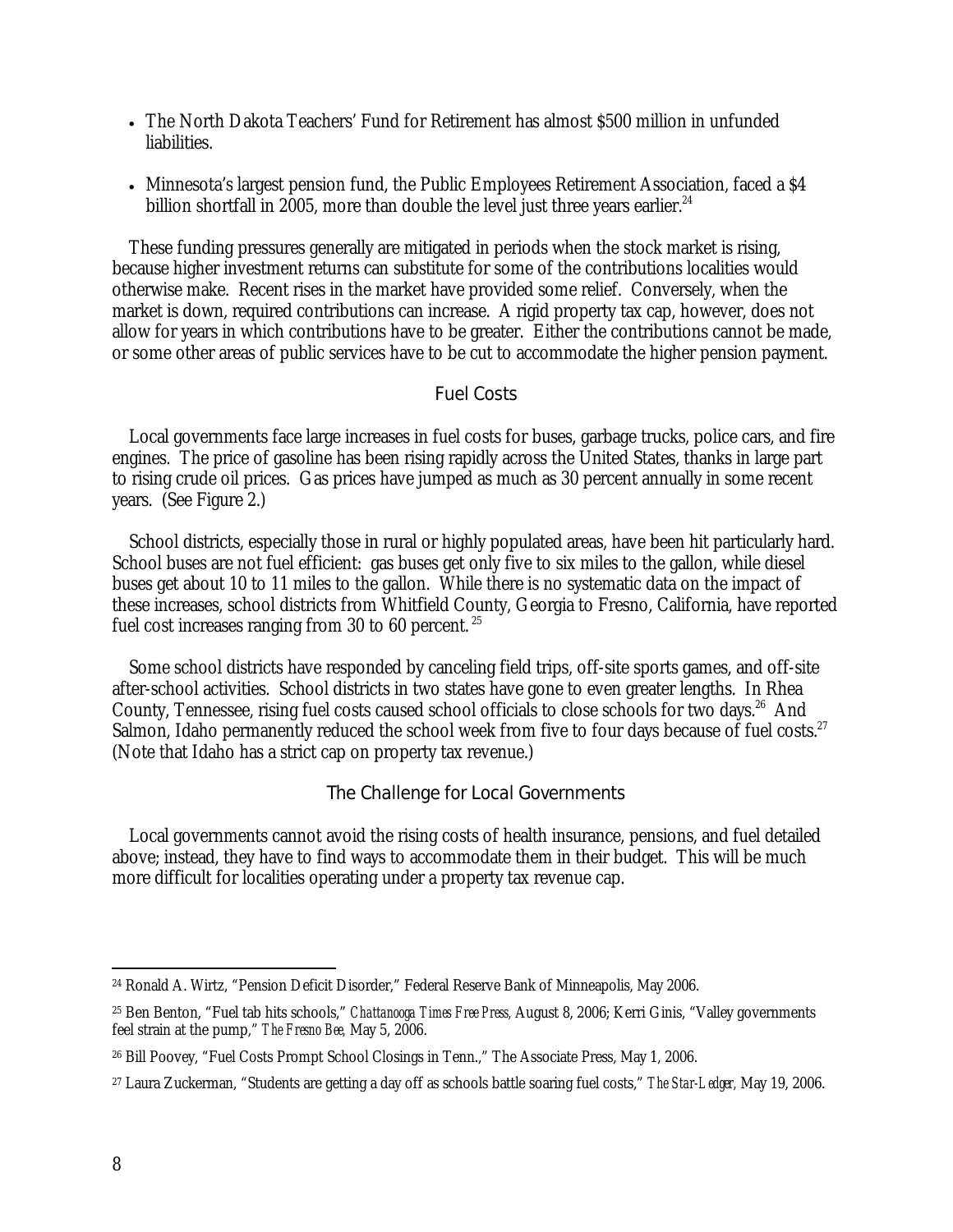#### FIGURE 2



 Given this problem, states and localities operating under caps have used a variety of methods to mitigate their effects. These include infusions of state aid, the use of override provisions, and increases in other available revenue sources. As explained below, however, each of these methods has serious drawbacks.

## Additional State Aid May Be Promised, But Is Unlikely to Be Sustained

When a state enacts a property tax cap, it may promise localities additional aid. This promise may be fulfilled at first but is unlikely to be sustained over time, especially during economic downturns. State aid to localities is highly dependent on the state's revenue situation: when revenue growth is strong, the state may provide localities with additional aid, but when revenues slow or stagnate, it may cut aid.

 Since property tax caps are often implemented during times of economic and fiscal growth, when property values are rising, state aid to localities is often robust in the first few years of the cap. In enacting Proposition 13, for example, California provided its cities with roughly \$220 million in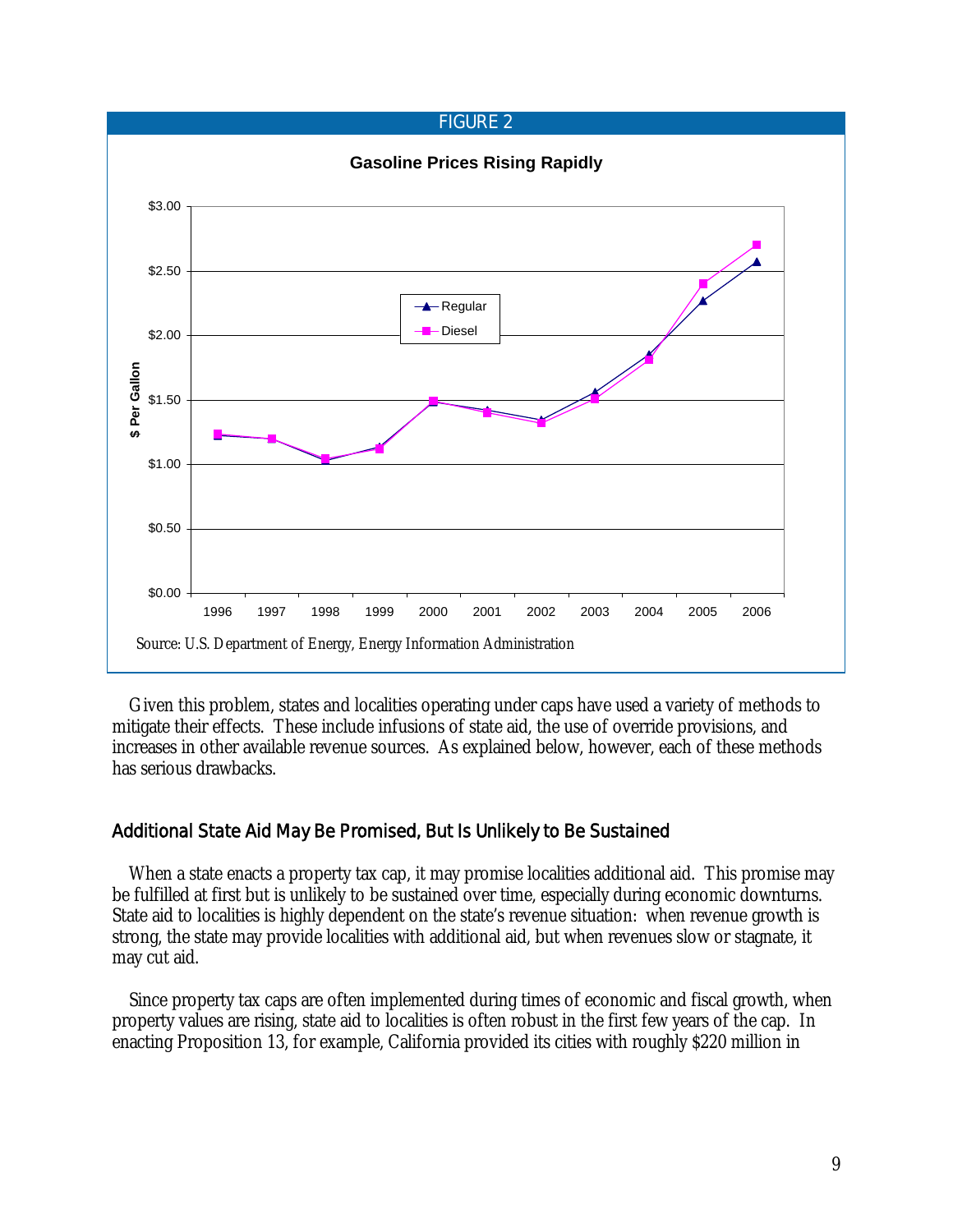

block grants, its counties with \$430 million, and its special districts with \$190 million.<sup>28</sup> Similarly, in Massachusetts, state aid to localities grew by more than 10 percent annually in the first three years following the enactment of Proposition 2  $\frac{1}{2}$ . <sup>29</sup>

However, once state revenues weaken due to a tax cut or an economic downturn, states often reduce local aid. During a downturn, cutting local aid is a particularly attractive option for states because it allows them to reduce their budget without hurting the public services they provide. Such cuts in aid are likely to occur even when legislators know that local governments are constrained in their capacity to raise revenues.

29 Massachusetts Municipal Finance Task Force, "Local Communities At Risk: Revisiting the Fiscal Partnership Between the Commonwealth and Cities and Towns," September 2005, http://www.mapc.org/Municipal\_Finance\_Task\_Force/Local%20Communities%20At%20Risk%20Report.pdf.

 $\overline{a}$ <sup>28</sup> The state also assumed the responsibility for certain services. See Jeffrey Chapman, "The Continuing Redistribution of Fiscal Stress: The Long Run Consequences of Proposition 13," Lincoln Institute of Land Policy, 1998.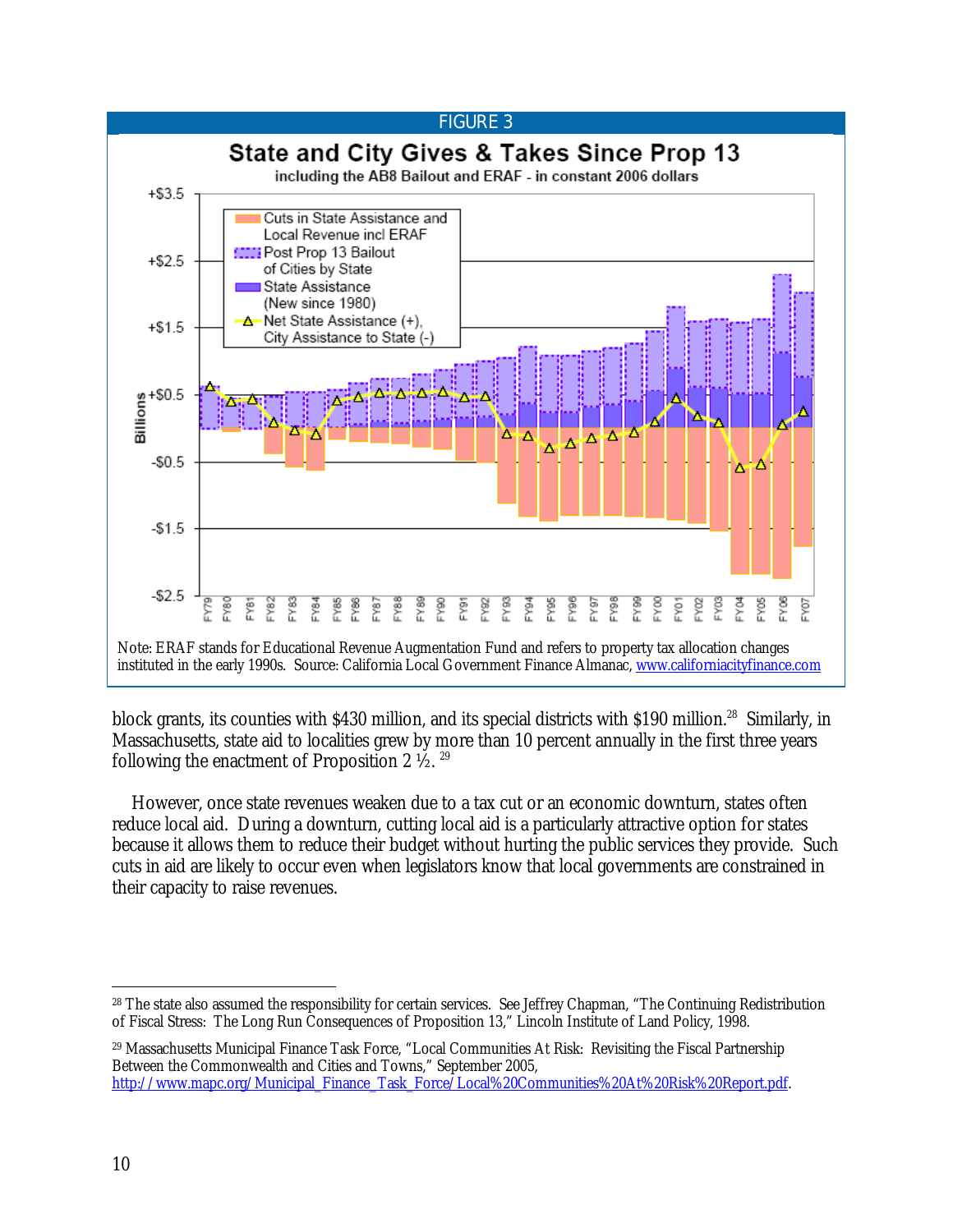

California cut local aid during the nationwide recessions of the early 1980s and the early 2000s, as well as during the state's recession from 1991 to 1994 (which outlasted the national downturn). It also cut local aid when there were large tax cuts during the mid- to late  $1990s$ <sup>30</sup> (See Figure 3.) Similarly, Massachusetts cut local aid during the recessions of the early 1990s and early 2000s. (See Figure 4.) In Minnesota, state aid to cities also fell precipitously between 2002 and 2004.<sup>31</sup>

 These examples show that even though state aid may initially provide localities with a sizeable amount of revenue, localities cannot depend on this added revenue over the longer term.

 $\overline{a}$ 30 For example, a \$1.3 billion tax cut resulted from the expiration of the upper-income tax brackets at the end of 1995. See also See Nicholas Johnson and Brian Filipowich, "Tax Cuts and Continued Consequences: States That Cut Taxes the Most During the 1990s Still Lag Behind," Center on Budget and Policy Priorities, December 19, 2006.

<sup>31</sup> Nathan Anderson, "Responses of Local Governments in Minnesota to Changes in State Aid," prepared for the Urban Institute conference "State and Local Finances After the Storm: Is Smooth Sailing Ahead?" March 30, 2007.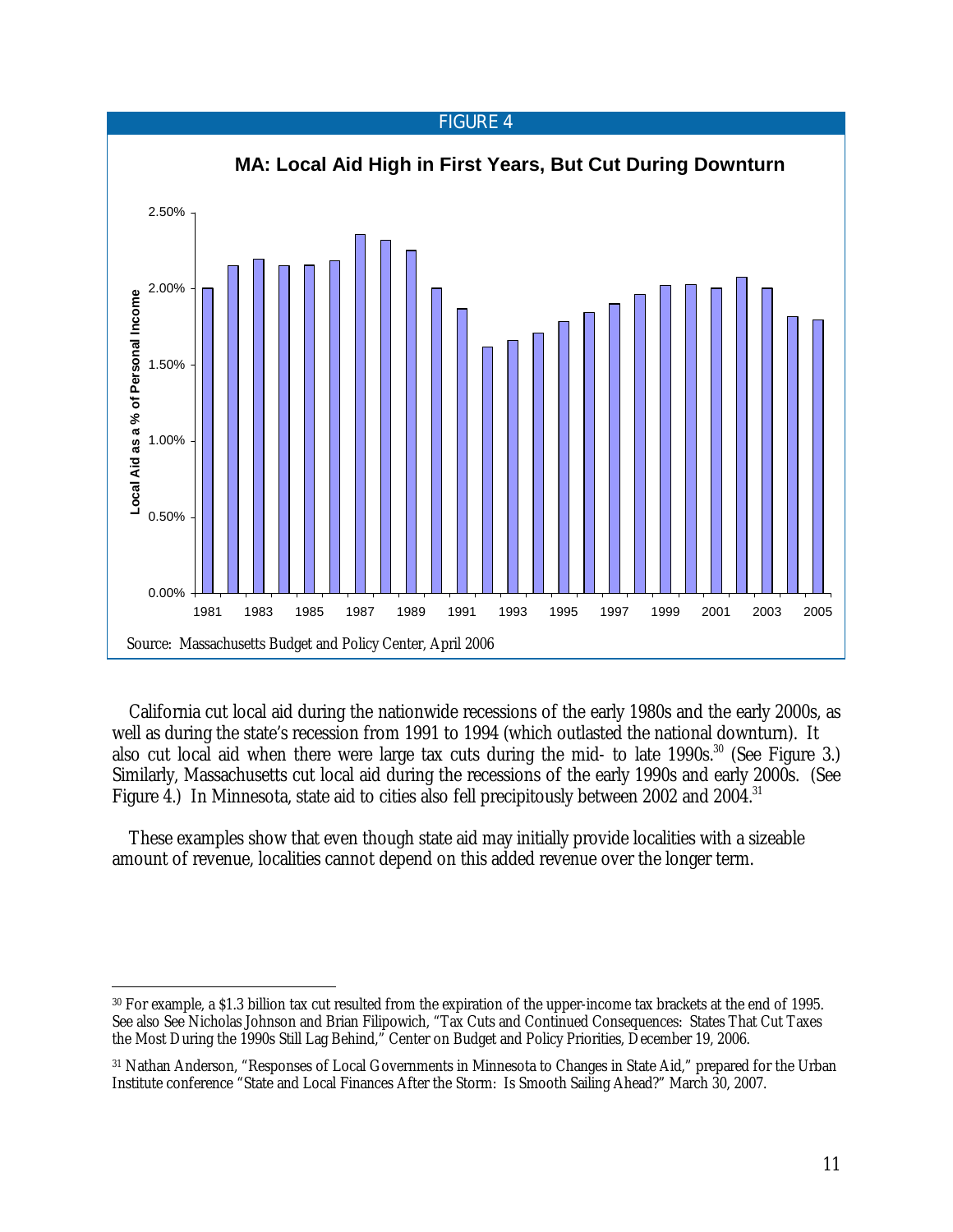# Local Options Exist But Have Serious Problems

 Given the unreliability of state aid, localities operating under a strict property tax cap will likely have to look for other ways to accommodate the rising cost of public services. In general, they have three options: pass overrides, increase their reliance on other local revenue sources (if they have the authority to do so), and/or make budget cuts. Each of these options has serious problems.

| TABLE 1<br><b>COLORADO LOCAL GOVERNMENT OVERRIDES</b><br>$(1993-2005)$ |                |          |  |  |
|------------------------------------------------------------------------|----------------|----------|--|--|
|                                                                        | Municipalities | Counties |  |  |
| Number of localities in                                                | 271            | 64       |  |  |
| state                                                                  |                |          |  |  |
| Number that have passed                                                | 238            | 60       |  |  |
| overrides of their                                                     | (88%)          | (94%)    |  |  |
| <b>TABOR</b> limit                                                     |                |          |  |  |
| Number that have                                                       | 83             | 44       |  |  |
| permanently rejected                                                   | (31%)          | (69%)    |  |  |
| their TABOR limit                                                      |                |          |  |  |

Source: CBPP analysis of survey data collected by the Colorado Municipal League and Colorado Counties Inc.

# Overrides Can Create Inequities Among Localities

 Most property tax cap proposals allow localities to override the cap with voters' approval. In states that have severe caps and allow local overrides, these overrides are utilized frequently. In Colorado, for instance, 88 percent of the state's municipalities and 94 percent of its counties have overridden the state's TABOR limits as they apply at the local level.<sup>32</sup> (See Table 1.)

 This suggests that even when voters seem to favor caps in theory, such as by supporting a statewide initiative, they may reject the caps when confronted with the real-world implications of public service cuts in their own communities.

 The potential for budget cuts in the absence of an override was arguably greater in Colorado than in other states with caps, since TABOR limits both property tax revenue *and* all local spending. It also limits state revenue growth, which meant the state could not increase aid to substitute for lost local revenues. In other states, the track record for overrides is more mixed. For instance, in Massachusetts, overrides have passed only 39 percent of the time.<sup>33</sup>

 The Massachusetts example exposes an even more troubling problem: the override process can exacerbate inequities in public services among communities across the state. For example, higherincome communities in Massachusetts both attempted more overrides than lower-income communities and were more likely to approve them. (See Figure 5.) Also, smaller communities were more likely to approve overrides than larger communities (Boston has never approved an

33 Massachusetts Municipal Finance Task Force, "Local Communities At Risk: Revisiting the Fiscal Partnership Between the Commonwealth and Cities and Towns," September 2005,

 $\overline{a}$ 32 At the local level, TABOR — the Taxpayer Bill of Rights — restricts yearly property tax revenue growth to inflation plus annual local growth; it restricts total local government spending growth to inflation plus a local growth factor.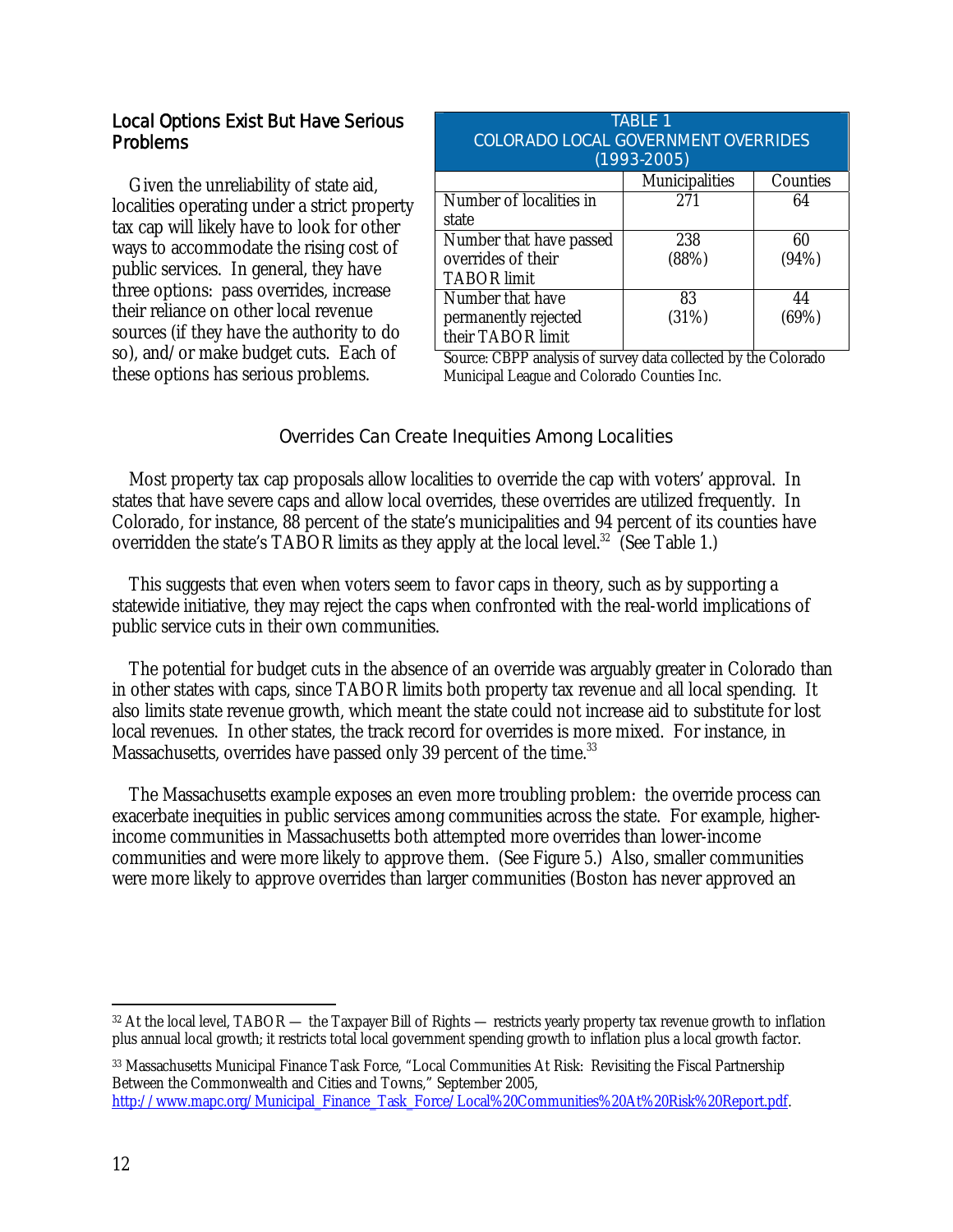#### FIGURE 5 **MA: Higher Income Localities Attempted More Overrides, Had Greater Success Rate**  $\Omega$ 100 200 300 400 500 600 700 800 900 1000 Lowest 5th Second 5th Third 5th Fourth 5th Highest 5th **Localities' Per Capita Income Overrides Attempted** 0% 10% 20% 30% 40% 50% 60% **% Passed Attempts Success Rate** Source: Massachusetts Municipal Finance Task Force, "Local Communities At Risk: Revisiting the Fiscal Partnership Between the. Commonwealth and Cities and Towns," September 2005, http://www.mapc.org/Municipal\_Finance Task\_Force /Local%20Communities%20At%20Risk%20Report.pdf.

override).34 And communities with more school-age children were more likely to approve overrides than those with fewer children.<sup>35</sup> This suggests that some Massachusetts children are more likely than others to receive an adequately funded education, simply because of the community in which they are being raised.

 Another problem with overrides is that they require a substantial public education campaign, since few voters pay close attention to their local budgets. Such campaigns are a lot of work. One organization that promotes such overrides in Massachusetts reports: "The vast majority of campaigns will require some funding for literature production, phones, stamps and office supplies. Additional costs could include short-term rental of office space and equipment, coffee and/or food for volunteers, Web site maintenance and advertising."36 Repeated in dozens or hundreds of communities across a state, such campaigns could easily cost millions of dollars — and consume tens of thousands of hours of volunteer time.

<sup>-</sup><sup>34</sup> *Ibid.*

<sup>35</sup> Laura Barrett, *Better Funding, Better Schools: A Roadmap to Overriding Proposition 2 ½*, Massachusetts Teachers Association, 2002.

<sup>36</sup> *Ibid.*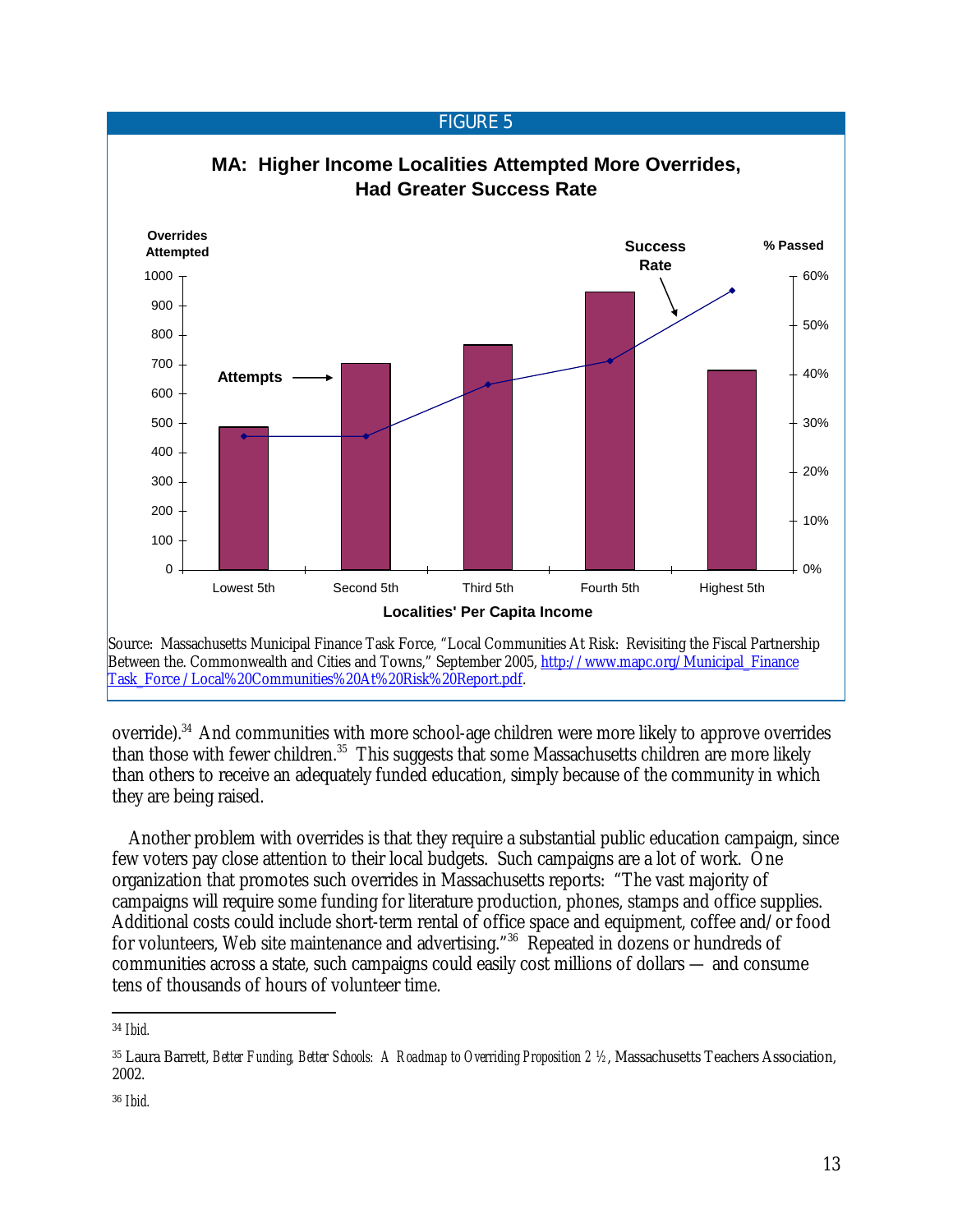In addition, these campaigns often need to be repeated year after year because override provisions are usually valid for only one year. This can create "campaign fatigue" among volunteers. It also means that override decisions may be made during off-year elections, which often have very low turnout — so important local public finance decisions may be made by a small minority of voters.

#### Shifting to Other Local Revenue Resources Can Have Negative Consequences

 If state law permits, localities limited by a property tax cap may try to recoup some of their lost property tax revenue by shifting to other local revenue sources, namely fees and local option sales taxes.

 In the area of fees, local governments have sought to offset property tax caps by raising fines, the cost of obtaining licenses and permits, admission to city swimming pools, or the charges for trash collection. Some localities — especially in California — have imposed developer fees, which are used to fund the infrastructure connected to new developments, such as schools, parks, sewage lines, lighting, and roads.

 Developer fees are problematic, however, because they are usually passed on to homebuyers through higher home prices. For instance, in some California communities, home prices increased between 25 cents to over a dollar for every dollar of developer fees imposed.<sup>37</sup> Such increases can prevent lower- and middle-income families from buying a home; they also mean larger mortgages for families that can still afford to buy. Often, homebuyers do not know what kinds of fees were levied against the developer or how much of them the developer passed on.

 Another problem with fees is that, unlike property tax payments, fees are not allowed as a federal tax deduction. If a state shifts from property taxes to fees, it effectively increases residents' federal tax burdens.

 Local option taxes — generally sales taxes — are another revenue option for some localities. Seventeen states do not allow any type of local sales tax.<sup>38</sup> In the remaining states, only certain municipalities or counties are able to exercise this option, and there are often restrictions on the rate that may be levied.

 The main drawback with sales taxes is that they fall most heavily on low-income households, which are more likely than more-affluent households to consume (rather than save) nearly all of their income. Lower-income households also are less likely to own a home than more-affluent ones.39 Thus, raising sales taxes in order to hold down property taxes makes the tax system more regressive: low-income households will end up paying an even greater share of their income in taxes to support local services, while middle- and high-income households will see their tax burden reduced.

 $\overline{a}$ 37 Jeffrey Chapman, "Proposition 13: Some Unintended Consequences," Public Policy Institute of California, 1998.

<sup>38</sup> There is no local option sales tax in Connecticut, Delaware, Hawaii, Indiana, Kentucky, Maine, Maryland, Massachusetts, Michigan, Mississippi, Montana, New Hampshire, New Jersey, Oregon, Rhode Island, Vermont, or West Virginia. Source: CCH Tax Research NetWork

<sup>39</sup> As noted below, renters do pay property taxes. The property taxes landlords pay are to some degree passed through in the rent they charge. The extent to which renters would benefit from a property tax cap is uncertain, however.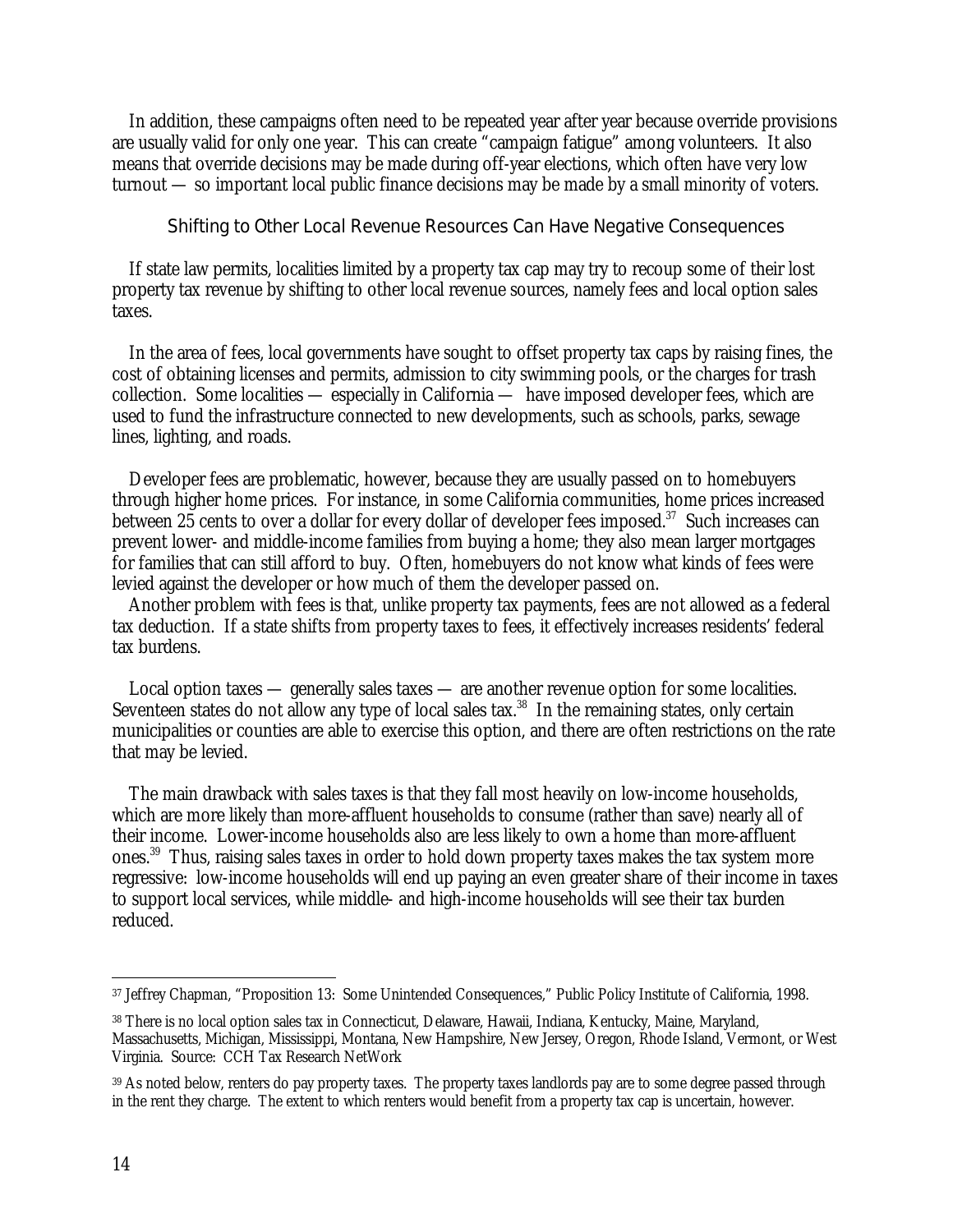#### Other Kinds of Property Tax Caps

 This paper focuses on caps on property tax revenue growth. There are two other main types of property tax caps: tax-rate limits and assessment limits.

*Tax-rate limits* come in several forms. Some limit the overall property tax payment to a certain percentage of the property's assessed value. (For instance, property tax rates in California are capped at 1 percent of the property's assessed value; in Oregon they are capped at 1.5 percent of assessed value.) Others freeze existing tax rates, as in Colorado. In general, tax-rate limits allow overrides with voter approval.

 It is important to note that tax-rate limits may not actually reduce a household's property tax bills if assessments are rising in the area. However, if assessments are also capped, as in California, then the combination of the rate and assessment caps produces a result similar to the caps on total revenue growth discussed in this report.

*Assessment limits* typically limit the growth of an individual property owner's assessment to a specific percentage. For instance, both California and Washington cap a property owner's assessment increase to the lesser of the inflation rate or 2 percent. Assessment limits do not guarantee a reduction in property tax bills either, since the tax rate can still increase.

 Assessment limits are often presented as helping the elderly and others on fixed incomes. In fact, however, they disproportionately benefit higher-income taxpayers living in desirable areas, where assessments often increase most rapidly. In addition, since the limits allow for homes or businesses to be assessed at their full value once sold, they make it more difficult for growing families to buy the larger houses they need. Lastly, they can cause inequities, as homeowners on the same block can face very different property tax bills depending on when they bought their homes.

 Moreover, sales tax revenue is more volatile than property tax revenue. According to the National Conference of State Legislatures, sales tax collections tend to vary with national economic conditions. During economic downturns, people generally reduce their consumption (thereby reducing sales tax collections) *and* require more public services, so state revenues weaken even as state costs rise. The property tax, in contrast, is one of the most stable revenue sources.<sup>40</sup> If local governments were to shift from property tax revenue to the less consistent sales tax, budgeting would become much more difficult.

 Another problem with sales taxes is that they can create disparities among localities, since some towns and cities will be better suited than others to levy the tax. For instance, urban areas and those with strong tourism bases will have an advantage over rural areas and those with little tourism. Local-option sales taxes can also lead to the "fiscalization of land use," as localities make land-use decisions in part on fiscal considerations. For example, localities will attempt to attract big-box retail stores, shopping centers, car dealerships, and hotels (because they would bring in new sales tax revenue) while discouraging new housing (because it would increase the need for schools and other services).

 $\overline{a}$ 

<sup>40</sup> Source: http://www.ncsl.org/programs/press/2004/pr040824.htm. See also David Brunori, *Local Tax Policy: A Federalist Perspective,* The Urban Institute Press, October 2003.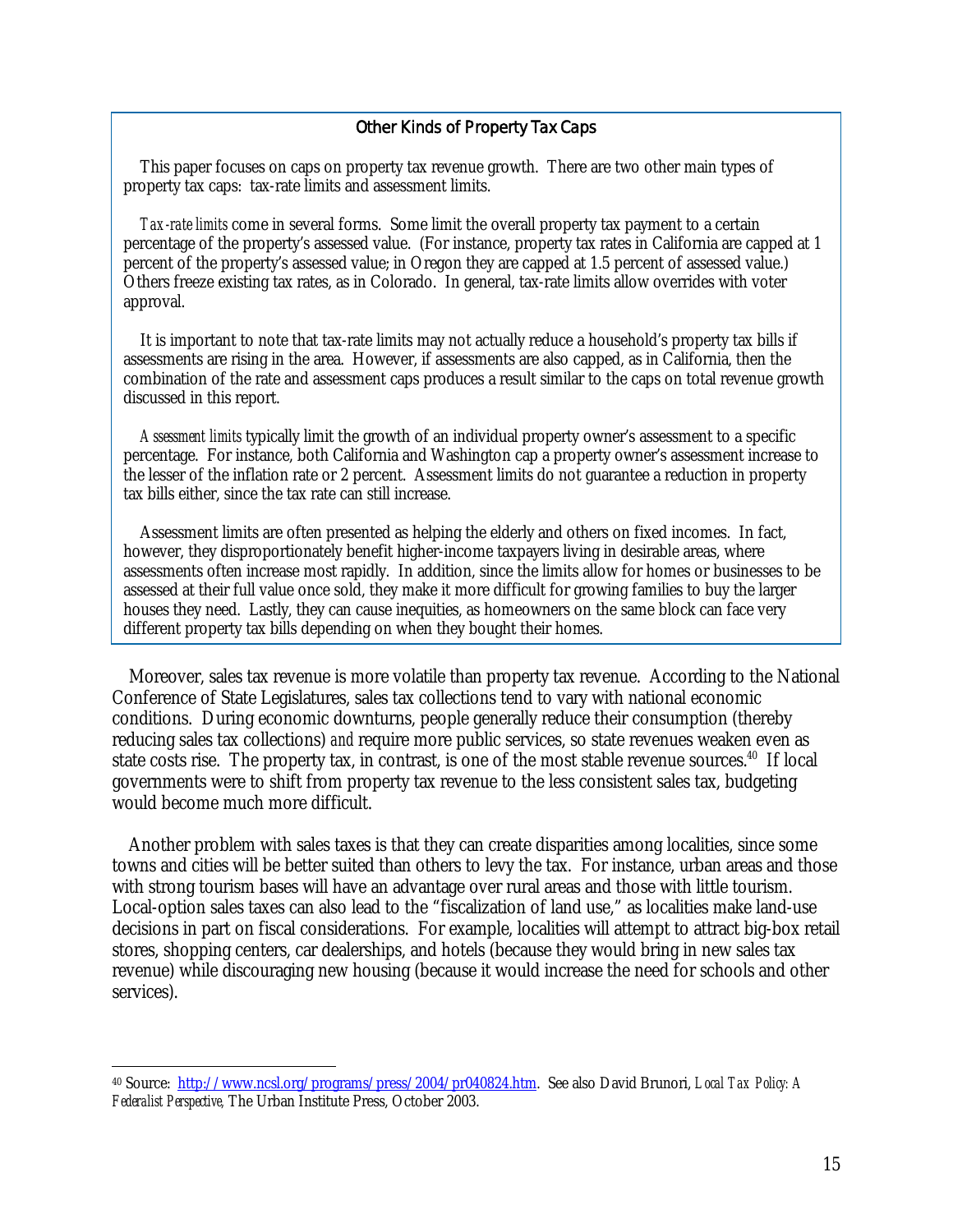## States Can Lower Property Tax Bills *Without* Hurting Public Services

 Policymakers often look to property tax caps to protect certain residents from unaffordable or rapidly rising property tax bills. Many elderly residents and residents of rapidly developing or gentrifying areas do face these problems. So can people making moderate incomes, such as teachers or firefighters, and people who have temporarily lost income because of illness or unemployment. But a property tax cap — with all of its abundant problems — is not the only response. States can target property tax relief to the residents who need it most through a homestead exemption or circuit breaker program. Moreover, because these mechanisms are state-financed, local public services will not be at risk.

 Homestead exemption programs, as the name suggests, exempt a certain amount of the home's value from taxation, thereby reducing the total amount of property taxes owed. For instance, Maine's homestead exemption program exempts \$13,000 of the home's value from taxation. Since the exemption amount represents a higher proportion of the value of inexpensive homes (e.g., \$13,000 is 10 percent of a home worth \$130,000, but only 1 percent of a home worth \$1.3 million), homestead exemptions provide the greatest relief to those most in need.

 Almost every state has some sort of homestead exemption program, but many of these programs have not been changed for a number of years. States can strengthen their programs by increasing the exemption amount and/or broadening the eligibility requirements.

 Property tax circuit breakers limit the percentage of a household's income that the household should be expected to pay in property taxes.<sup>41</sup> Households whose property tax payments exceed that limit get a rebate from the state for some or all of the difference. Because they explicitly tie tax relief to household income, circuit breakers are even better targeted than homestead exemptions to the people who need them most.

 In addition, circuit breakers offer an effective way to address increases in property taxes. A family that did not initially qualify for the circuit breaker can become eligible if its property taxes increase but its income does not; such a family could qualify for a rebate that offsets part or all of the increase.

 Lastly, circuit breakers often provide property tax relief not only to homeowners, but also to renters, a disproportionate number of whom are low-income families.<sup>42</sup> While renters do not explicitly pay property taxes, landlords generally pass along a substantial portion of their property taxes in the form of rents payments.

 $\overline{a}$ <sup>41</sup> These programs are called circuit breakers because like the electrical devices that shut off electric power to prevent circuits from overloading, they prevent property taxes from "overloading" a family's budget by "shutting off" property taxes once they exceed a certain share of the family's income. For more information, see Karen Lyons, Sarah Farkas and Nicholas Johnson, "The Property Tax Circuit Breaker: An Introduction and Survey of Current Programs," Center on Budget and Policy Priorities, March 21, 2007, www.cbpp.org/3-21-07sfp.htm

<sup>42</sup> According to the 2005 American Housing Survey, 31 percent of all households are renters, but 57 percent of *poor*  households are renters. Table 2-1, 2005 American Housing Survey, US Census Bureau, www.census.gov/prod/2006pubs/h150-05.pdf.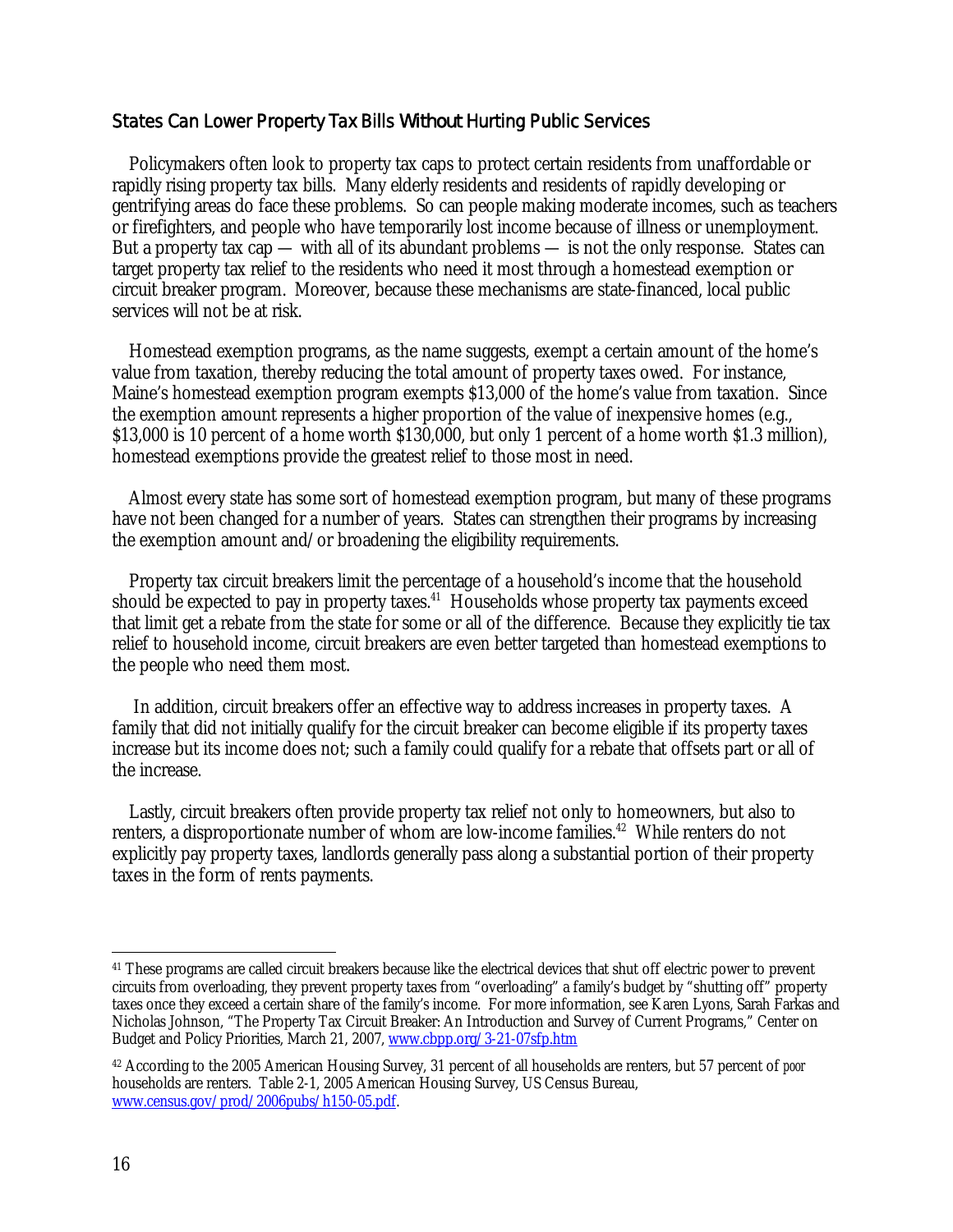Currently, 18 states have circuit breaker programs, but in eight of these states only senior citizens and people with disabilities can qualify. These 18 states can strengthen their programs by lowering the percentage of income a household is expected to pay in property taxes and by broadening eligibility requirements. For instance, programs could be offered to people regardless of age, and income ceilings could be raised to allow more middle-income families to participate. The remaining 32 states have the opportunity to design a circuit breaker based on the needs of their residents.

 Homestead exemptions or circuit breaker programs are typically financed by the state. Using the broader state revenue base to pay for property tax relief preserves localities' ability to provide an adequate level of services.

## **Conclusion**

 Severe caps on property taxes do not change the rapidly rising costs facing localities. In many circumstances, they do not allow local governments to continue their current level of public services, much less make any improvements demanded by residents. While localities may be able to delay or lessen the severity of cuts in public services by passing overrides or increasing their reliance on other revenue sources, these actions are also fraught with problems. A better way to provide property tax relief is to adopt or expand a homestead exemption or circuit breaker program.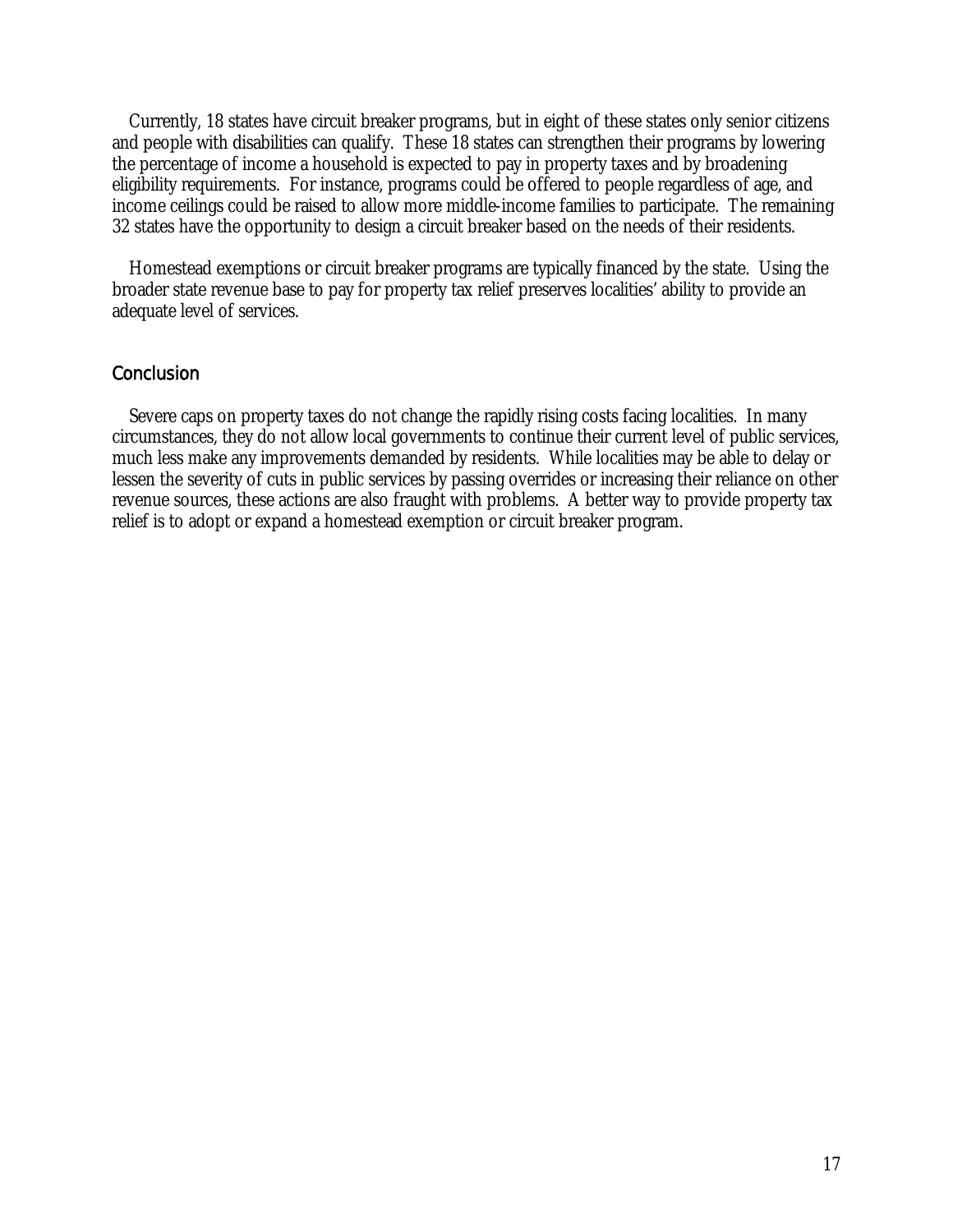# **Appendix Property Tax Revenue Caps**

| <b>Fixed Percentage (5% or less)</b> |                                                                   |                                                                       |                                                                                                                                                                                                                                                                                                                                                                                                                                                                                                                                                                                                                                                                                                                                                                                                  |  |
|--------------------------------------|-------------------------------------------------------------------|-----------------------------------------------------------------------|--------------------------------------------------------------------------------------------------------------------------------------------------------------------------------------------------------------------------------------------------------------------------------------------------------------------------------------------------------------------------------------------------------------------------------------------------------------------------------------------------------------------------------------------------------------------------------------------------------------------------------------------------------------------------------------------------------------------------------------------------------------------------------------------------|--|
| <b>State</b>                         | <b>Applies to</b>                                                 | <b>Growth</b>                                                         | <b>Details</b>                                                                                                                                                                                                                                                                                                                                                                                                                                                                                                                                                                                                                                                                                                                                                                                   |  |
| <b>Arizona</b>                       | Counties, cities,<br>towns, and<br>community<br>college districts | 2%                                                                    | Counties, cities, charter cities, towns, and community college districts<br>cannot levy taxes in excess of 2 percent over maximum allowable amount<br>in prior year. Limit may be exceeded by popular vote.                                                                                                                                                                                                                                                                                                                                                                                                                                                                                                                                                                                      |  |
| <b>Idaho</b>                         | Counties,<br>municipalities,<br>and schools                       | 3%                                                                    | Local taxing district property tax revenue is limited to 3 percent annual<br>increase. This limitation does not apply to new construction or<br>annexations or to voter-approved increases.                                                                                                                                                                                                                                                                                                                                                                                                                                                                                                                                                                                                      |  |
| <b>Kentucky</b>                      | Counties,<br>municipalities,<br>and schools                       | 4%                                                                    | Rollback provision. After annual reassessment, tax rate must be adjusted<br>to limit growth in revenue to 4 percent over prior year. Excludes growth<br>from new property. If revenue increases more than 4 percent, voters may<br>petition for referendum to reconsider rate.                                                                                                                                                                                                                                                                                                                                                                                                                                                                                                                   |  |
| <b>Massachusetts</b>                 | Municipalities                                                    | 2.5%                                                                  | Local taxing districts cannot increase total real and personal property taxes<br>by more than 2.5 percent from the previous year's total allowable property<br>taxes (levy limit). In addition, local taxing districts cannot levy more than<br>2.5 percent of the total full and fair cash value of all taxable real and<br>personal property (levy ceiling). A local taxing district cannot raise more<br>than the levy ceiling or the levy limit (whichever is less).<br>The levy limit does not pertain to new property growth or to higher<br>allowable property taxes approved by voters. Moreover, a community can<br>assess taxes in excess of its levy limit or its levy ceiling through debt<br>exclusions and capital outlay expenditure exclusions.                                  |  |
| <b>West Virginia</b>                 | Counties                                                          | 3%                                                                    | Property tax revenues for each county generally cannot increase by more<br>than 3 percent annually because of higher assessed property values (levy<br>rollback). This does not apply to bonded indebtedness, new construction,<br>additions to existing property, or excess levies.<br>Moreover, counties and municipalities can hold a public hearing to raise<br>property tax collections generally up to a 12 percent annual increase as<br>long as they conform to the current levy limit, which stipulates that<br>residential property tax rates cannot exceed \$1.00 per \$100 of assessed<br>value. The state legislature can increase property taxes for school purposes<br>beyond the levy rollback through a public hearing as long as it too<br>conforms to the current levy limit. |  |
| <b>Based on Inflation</b>            |                                                                   |                                                                       |                                                                                                                                                                                                                                                                                                                                                                                                                                                                                                                                                                                                                                                                                                                                                                                                  |  |
| Colorado                             | Counties,<br>municipalities,<br>and schools                       | Inflation plus<br>annual local<br>growth                              | There are both constitutional and statutory restrictions on property tax<br>revenues; whichever is most restrictive takes effect.<br>The constitutional restriction -TABOR - limits increases to inflation in<br>the prior calendar year plus annual local growth, adjusted for property tax<br>revenue changes approved by voters after 1991.<br>The statutory restriction limits revenue increases to 5.5 percent, with<br>certain exceptions such as increased revenue from new construction and<br>annexations.                                                                                                                                                                                                                                                                              |  |
| <b>Montana</b>                       | Counties and<br>cities                                            | One-half the<br>average<br>inflation rate<br>for the prior 3<br>years | Total property tax revenues collected by county or city taxing districts can<br>increase by no more than one-half of the average inflation rate for the<br>prior three years. Increases beyond that are allowable only with voter<br>approval or for certain emergencies. This limitation does not apply to<br>new construction.                                                                                                                                                                                                                                                                                                                                                                                                                                                                 |  |